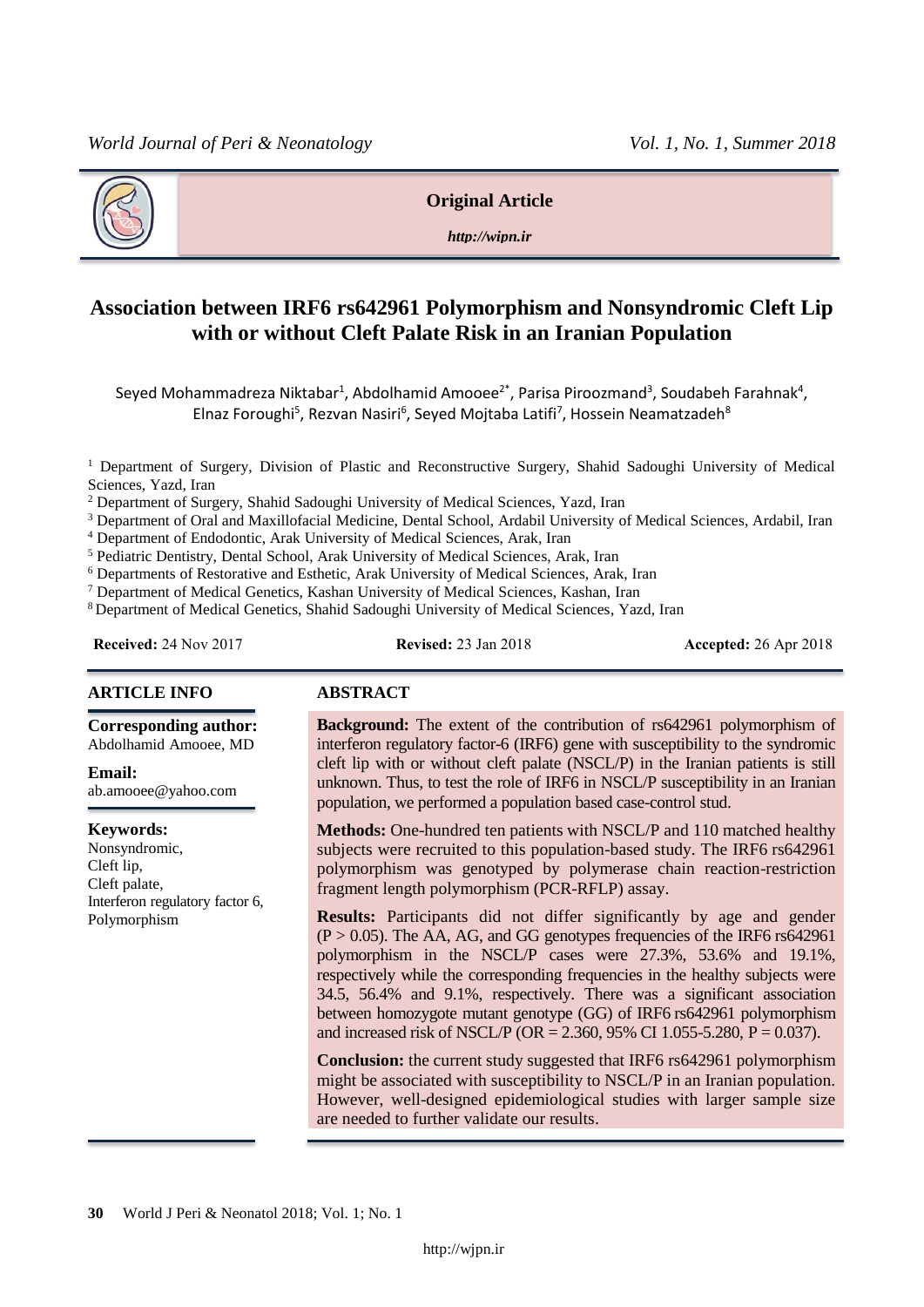### **Introduction**

Onsyndromic [cleft lip](https://www.sciencedirect.com/topics/medicine-and-dentistry/cleft-lip) with or without [cleft palate](https://www.sciencedirect.com/topics/medicine-and-dentistry/cleft-palate) (NSCL/P) (MIM 119530) is a common birth defect which based **On syndromic cleft lip with or without**<br>cleft palate (NSCL/P) (MIM 119530)<br>on clinical manifestation divided into cleft lip only (CLO), cleft palate only (CPO), and cleft lip and palate  $(CLP)$ .<sup>1,2</sup> NSCL/P incidence is approximately ranging from 1 in 500 to 1 in 2000 live births worldwide, which varied by race or ethnicity. The etiology of NSCL/P is not exactly understood.<sup>3,4</sup> It is a complex malformation occurred by interaction of genetic and environmental factors in the etiology of this disease occurred by interaction of genetic and environmental factors.5–8 However, influence of genetic factors in implication of NSCL/P may vary by ethnicity. The most systemic environmental risk factors for NSCL/P are maternal exposure to tobacco smoking, [alcohol](https://www.sciencedirect.com/topics/medicine-and-dentistry/alcohol-consumption)  [consumption,](https://www.sciencedirect.com/topics/medicine-and-dentistry/alcohol-consumption) [malnutrition,](https://www.sciencedirect.com/topics/medicine-and-dentistry/malnutrition) medicinal drugs, viral infections and environmental pollution.<sup>9</sup>

It was hypothesized that several genes including MTHFR, MSX1, DLX3, TGFB1, TGFB2, TGFB3, BCL3, RARA, and PAX9 in development of NSCL/P have implicated in development of NSCL/ $P^{2, 10-13}$ . The interferon regulatory factor-6 (IRF6) gene plays an important role in development of the maxillofacial region. IRF6 mutations may produce a nonfunctional protein leading to haplo-insufficiency, affecting the DNAbinding domain, causing a dominant negative effect, and resulting in severe phenotypes such as Van der Woude syndrome (VWS) (OMIM 119300) and NSCL/P.<sup>14,15</sup> VWS is a rare autosomal dominant developmental malformation with cardinal signs of CL/P, bilateral midline lower lip pits, cleft lip, and/or cleft palate only (CPO) with dental anomalies and pitted lips.<sup>16,17</sup>

The human IRF6 gene is located on chromosome 1q32.3-q41 (OMIM#607199) and comprises nine exons. To date, several polymorphisms such as rs2236909, rs2236908, rs2236907, rs2235375, rs2235373, rs2235371 and rs642961 within

IRF6 gene have been suggested to be associated with increased risks to the development of NSCL/P by epidemiological studies. The IRF6 rs642961 polymorphism is located in enhancer region of IRF6 gene.<sup>18</sup> The association of the IRF6 rs642961 polymorphism with susceptibility to NSCL/P has been extensively explored in different populations, but the results of these studies are inconsistent and there are a few studies in the Iranian population. We, therefore, conducted a population based case control study to evaluate the association between IRF6 rs642961 polymorphism and NSCL/P risk in an Iranian population.

# **Materials and Methods**

*Study Population:* The study protocols were approved by the Institutional Ethics Committee of the Kashan University of Medical Science. Informed consent was obtained from parents of participants prior to any data collection. The patients were recruited who were referred to the Department of Orthodontics, Kashan University of Medical Science, Kashan, Iran. A total of 110 sporadic cases of NSCL/P cases and 110 matched (age and sex) healthy controls were consecutively enrolled in this study between April 2016 and March 2017. Excluding criteria were as follow: family history of orofacial clefts or craniofacial anomalies, dental anomalies, congenital anomalies, learning disabilities, attention deficits, hearing impairment and speech deficits.

*DNA Isolation and Genotyping:* Genomic DNA was extracted from whole blood collected in EDTA from cases and controls using a commercial DNA Blood Mini Kits (QIAGEN Ltd, Germany) and stored at −20°C until used. The quality of DNA samples was assessed by performing the 0.8% agarose gel electrophoresis. We genotyped the IRF6 rs642961 polymorphism using PCR-RFLP using the following primers: forward: 5'- TGCCAGCTACTCAGCTTGGTTCAT-3' and reverse: 5<sup>'</sup>-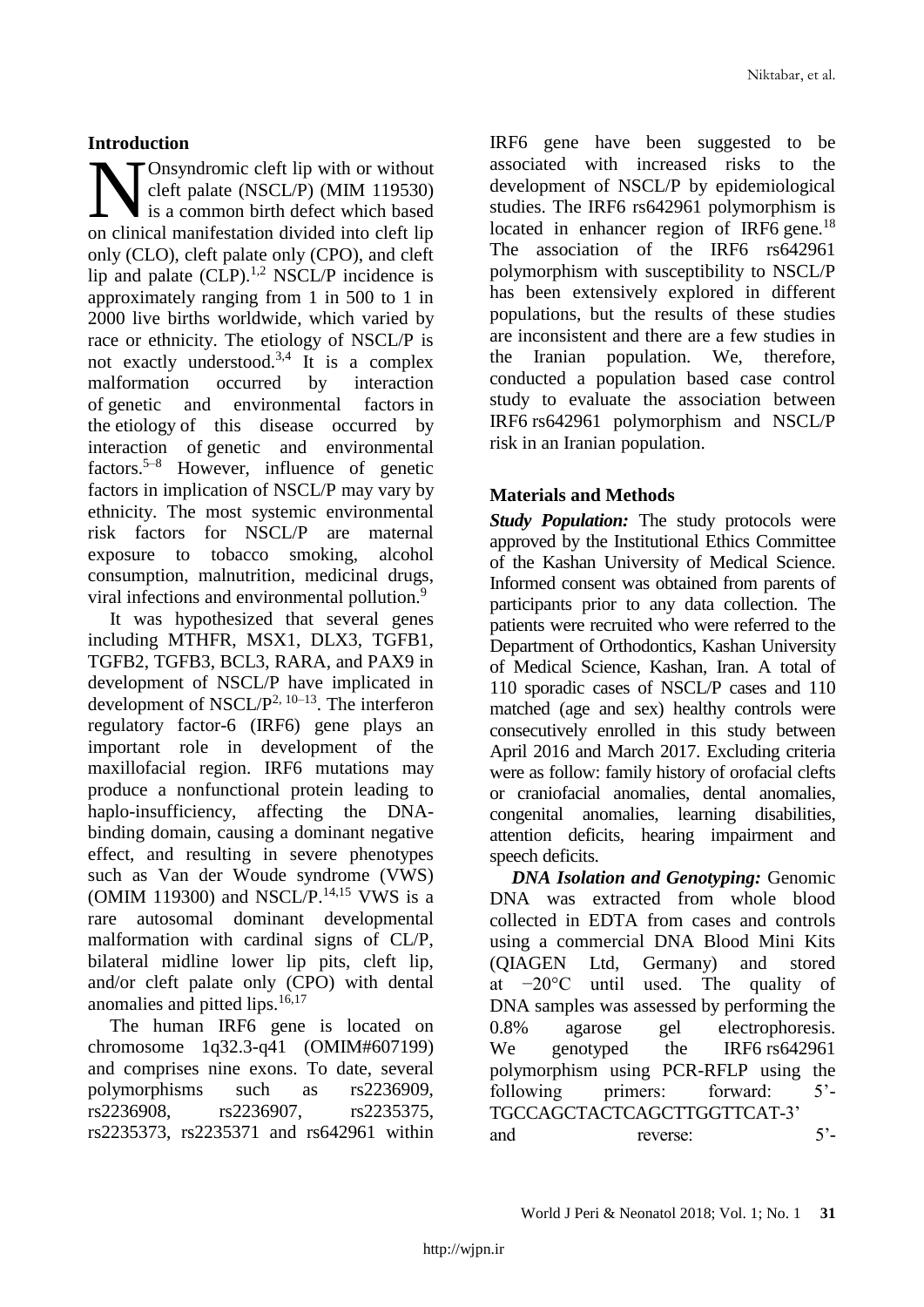### ATAGAGCATGCTGCCTTCTTCCCA-3'.

PCR-RFLP assays were designed for IRF6 rs642961 polymorphism using the NCBI dbSNP database and the free online tools Primer3 (version 0.4.0). PCR was in 25 µL containing 10 µM each primer, 10 µM each dNTPs, 50 µM MgCl2, 1.5 units Taq polymerase (Invitrogen), and 20 ng/µL genomic DNA. PCR conditions were 94°C for 6 minutes, followed by 35 cycles of 94°C for 30 seconds, 65°C for 30 seconds and 72°C for 1 minute, with a final extension at 72°C for 9 minutes. PCR products were digested with 5 U of BstNI restriction enzyme and then digest products were separated on 3% agarose gel containing 0.5 μg/mL ethidium bromide using gel electrophoresis separation system, and then the gels visualized under UV light on a trans-illuminator. The presence of an A allele divided 276 bp amplified product into unique 246 bp and 30 bp, while the G allele another restriction site which caused 276 bp amplified product was digested into two 213 and 33 bp smaller fragments (Figure 1).



**Figure 1.** Scheme of electrophoresis of the PCR-RFLP assay for genotyping of IRF6 rs642961 polymorphism

*Statistical Analysis:* A raw genotyping data for PCR-RFLP assays was input into Excel software of Microsoft Office 2013. Hardy-Weinberg equilibrium (HWE) was tested for IRF6 rs642961 polymorphism among healthy subjects using chi-square test. The genotype and allele frequencies of IRF6 rs642961 polymorphism were compared between NSCL/P cases and the healthy subjects by the chi-square test. The odds ratio (OR) and 95% confidence interval (CI) were calculated from CMA software for strength of association between IRF6 rs642961 polymorphism and NSCL/P risk. All statistical analysis of data was performed by the Statistical Package for the Social Sciences (SPSS) software package version 19.0 (SPSS, Inc., Chicago, IL, USA), in which a  $P < 0.05$ was taken as the level for significance.

### **Results**

Clinical characteristics of patients and controls are presented in Table 1. The mean age of cases and controls at recruitment was 7.41  $\pm$  4.31 and 8.11  $\pm$  6.31 years, respectively. Participants did not differ significantly by age and sex  $(P > 0.05)$ , indicating that matching was appropriate.

**Table 1.** Characteristics of the NSCL/P cases and controls

|                | <b>Cases</b><br>$(n = 110)$ | Control<br>$(n = 110)$ | P     |  |
|----------------|-----------------------------|------------------------|-------|--|
| Age $(\pm SD)$ | $7.41 \pm 4.31$             | $8.11 \pm 6.31$        | 0.631 |  |
| Gender         |                             |                        |       |  |
| Male           | 64 (58.2)                   | 60 (54.5)              | 0.587 |  |
| Female         | 46 (41.8)                   | 50(45.5)               |       |  |

The frequency and association of IRF6 rs642961 polymorphism with NSCL/P risk are shown in Table 2. The distributions of genotype in the control group for IRF6 rs642961 polymorphism was in agreement with Hardy-Weinberg equilibrium  $(P = 0.059)$ . The AA, AG, and GG genotypes frequencies of the IRF6 rs642961 polymorphism in the NSCL/P cases were 27.3%, 53.6% and 19.1%, respectively while the corresponding frequencies in the healthy subjects were 34.5, 56.4% and 9.1%, respectively. Moreover, the frequencies of wild (A) and mutant (G) alleles of the IRF6 rs642961 polymorphism in the NSCL/P cases were 54.1% and 45.9%, respectively, while the corresponding frequencies in the healthy subjects were 62.7% and 37.3%, respectively (Table 2).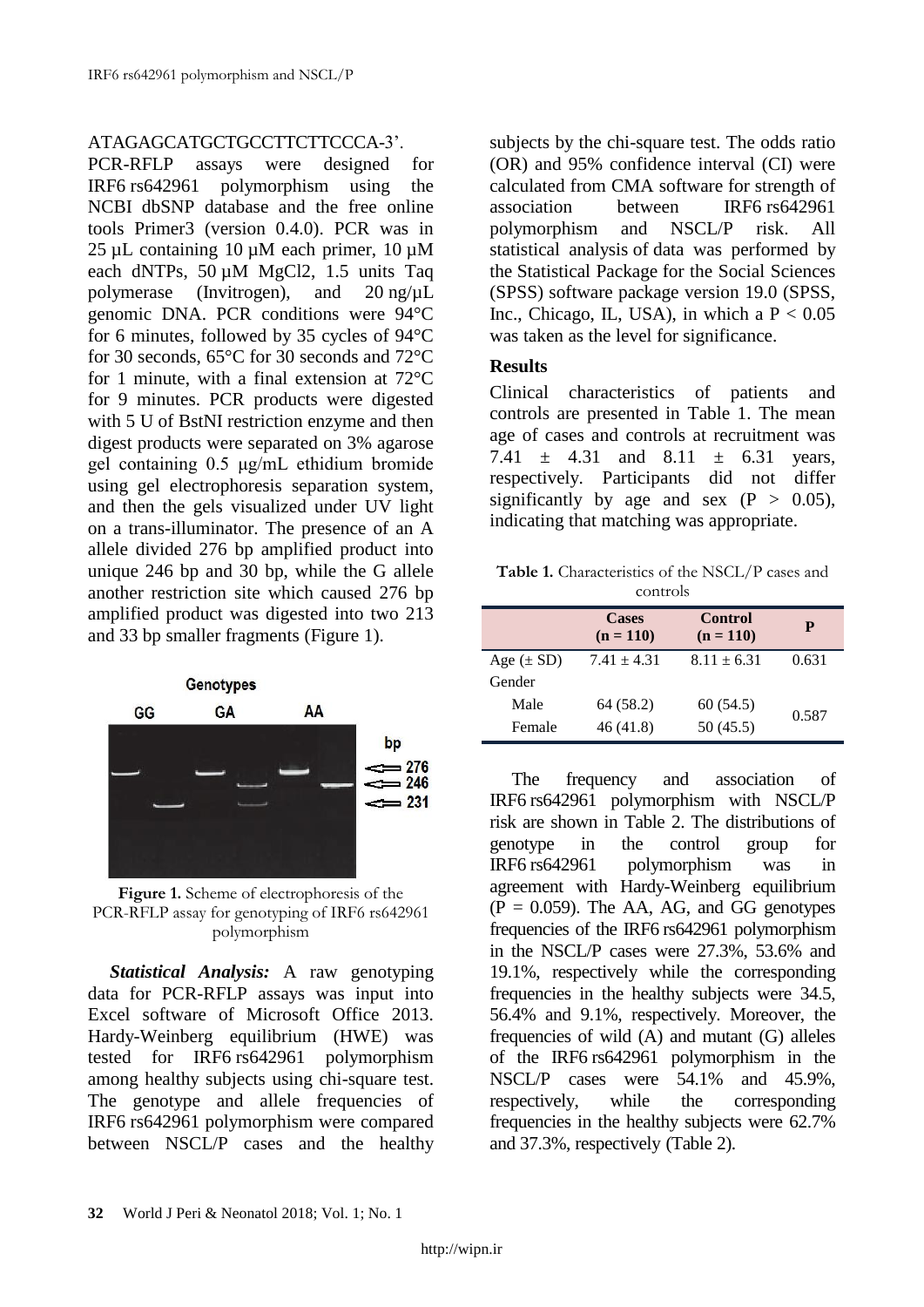|                          | <b>Cases (n = 110)</b> | Control $(n = 110)$ | <b>OR (95% CI)</b>     | P     |
|--------------------------|------------------------|---------------------|------------------------|-------|
| Genotype                 |                        |                     |                        |       |
| AA                       | 30(27.3)               | 38 (34.5)           | Ref.                   |       |
| AG                       | 59 (53.6)              | 62(56.4)            | $0.896(0.526-1.524)$   | 0.684 |
| GG                       | 21(19.1)               | 10(9.1)             | 2.360 (1.055-5.280)    | 0.037 |
| Allele                   |                        |                     |                        |       |
| A                        | 119(54.1)              | 138(62.7)           | $0.700(0.478-1.025)$   | 0.066 |
| G                        | 101(45.9)              | 82 (37.3)           | 1.428 (0.976-2.090)    | 0.056 |
| Genetic Models           |                        |                     |                        |       |
| Dominant (GG+AG vs. AA)  |                        |                     | $1.407(0.792 - 2.501)$ | 0.244 |
| Recessive (GG vs. AG+AA) |                        |                     | 2.360 (1.055-5.280)    | 0.037 |

**Table. 2** Genotype frequencies of IRF6 rs642961 polymorphism between NSCL/P and controls.

OR: Odds Ratio; CI: Confidence Interval.

Overall, there is a significant association between GG genotype of IRF6 rs642961 polymorphism and NSCL/P risk (OR  $= 2.360$ , 95% CI 1.055-5.280, P = 0.037). However, the AA and AG genotypes were not significantly associated with increased risk of NSCL/P (P < 0.05). We also observed a significantly increased risk of NSCL/P risk with IRF6 rs642961 polymorphism under recessive genetic model (GG vs. AG+AA; OR = 2.360; 95% CI, 1.055-5.280;  $P = 0.037$ , but not under the dominant genetic model (Table 2).

#### **Discussion**

To date, numerous studies have evaluated role of IRF6 rs642961 polymorphism in pathogenesis of NSCL/P. However, the biological mechanisms of IRF6 rs642961 polymorphism in pathogenesis of NSCL/P remain unclear. $1,19$  Thus, we have performed this research based case-control study in an Iranian population to further investigate the correlation between IRF6 rs642961 polymorphism and NSCL/P susceptibility.

In this case-control study we have found that IRF6 rs642961 polymorphism is significantly associated with susceptibility to NSCL/P in an Iranian population. Previously, Kerameddin et al., have observed a significant overrepresentation of a tagSNP haplotype carrying mutant allele of rs642961 polymorphism in the complete bilateral CL/P (most severe sub-phenotype of CL/P). But, they have not found significant association between rs642961 polymorphism and

 $NSCL/P$  in an Iranian population.<sup>20</sup> Moreover, Brito et al., in a study have detected a significant association between rs642961 and CLO risk in a Brazilian population, but not with risk of NSCL/ $P^{21}$ . [Nouri](https://www.ncbi.nlm.nih.gov/pubmed/?term=Nouri%20N%5BAuthor%5D&cauthor=true&cauthor_uid=25220223) et al., in a family-based study found that IRF6 rs642961 not significantly associated with increased risk of NSCL/P among Iranian population. $22$  According to the Kerameddin et al., Brito et al., and Nouri et al., studies results rs642961 polymorphism more pronounced among CLO than in CLP patients.20-22

Our findings are consistent with previous case-control studies in a sample of northern<br>Chinese<sup>23</sup> and Mexican<sup>24</sup> populations. Chinese<sup>23</sup> and Mexican<sup>24</sup> populations. [Birnbaum](https://www.ncbi.nlm.nih.gov/pubmed/?term=Birnbaum%20S%5BAuthor%5D&cauthor=true&cauthor_uid=20121942) et al., and Rahimov et al., have found that rs642961 was associated with NSCL/P in a Central European population.25, <sup>26</sup> Recently, Lee et al., in a meta-analysis of 8 case-control studies with 1,899 cases and 3,458 controls found that IRF6 rs642961 polymorphism was significantly associated with NSCL/P risk in Asian, but not in Caucasians. Our findings supports that the etiologic SNP rs642961 in the upstream enhancer of IRF6 gene play an important role in the formation and maintenance of the periderm and spatiotemporal regulation of appropriate palatal adhesion in early stages of fetus development. Moreover, these findings confirmed that Asians with the IRF6 rs642961 polymorphism had a higher susceptibility NSCL/P than others. However, Paranaiba et al., in a case-control study among 128 patients with NSCL/P and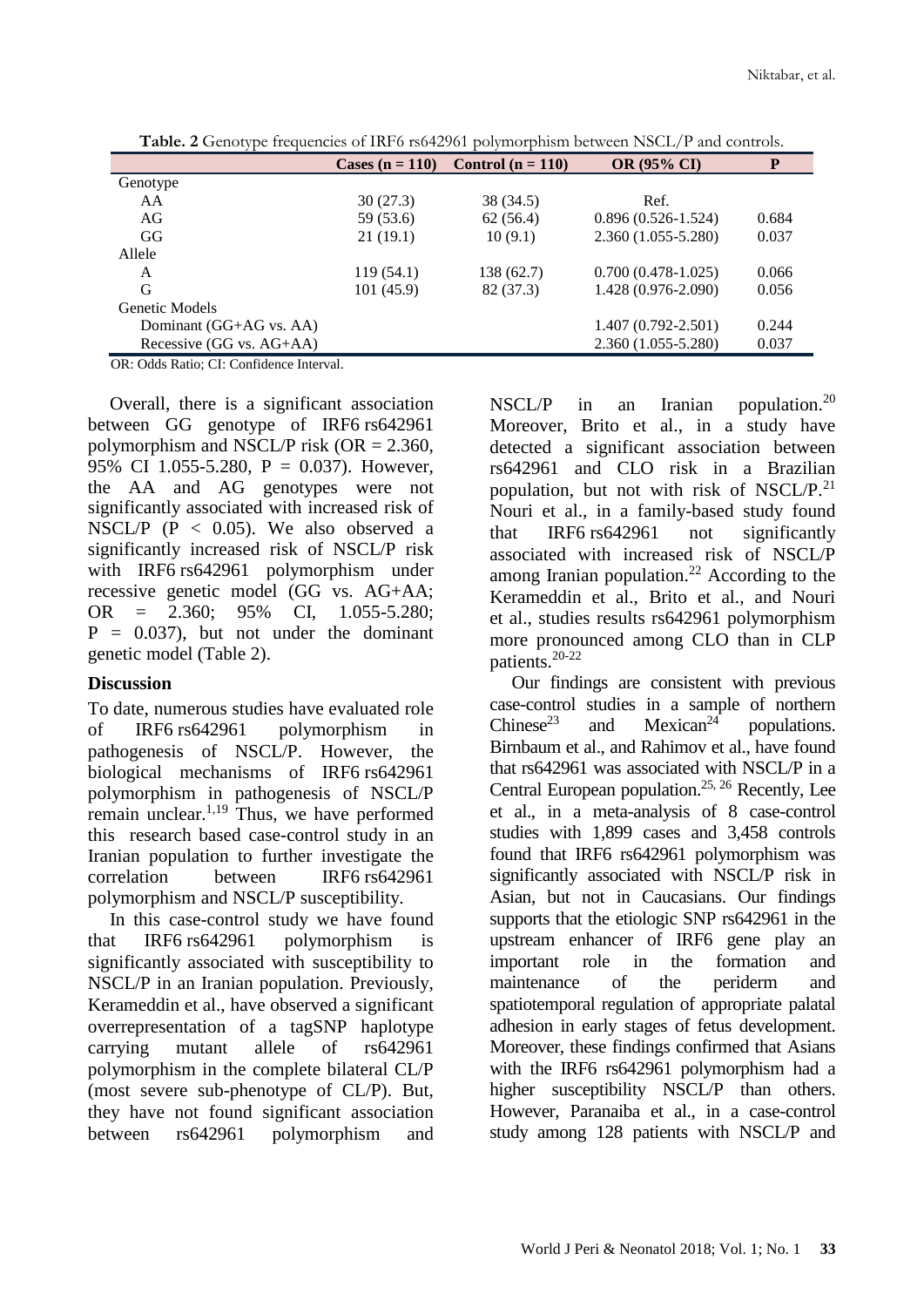126 healthy subjects have found that IRF6 rs642961 polymorphism was not associated with NSCL/P pathogenesis in a Brazilian population.

CLP and CLO have been regarded as subphenotype of NSCL/P, which differed only by severity. According to the previous epidemiological studies in different ethnicities and current study the IRF6 rs642961 polymorphism might be play different etiologies in development of CLO and NSCL/P. Moreover, CLO and NSCL/P cooccurrence within families is not uncommon, which in turn favors a common etiology for them, which is indicating the possible etiology of CLO might be genetically more homogenous than NSCL/P.<sup>21</sup>

In summary, our results suggested that the IRF6 rs642961 polymorphism might be associated with susceptibility to NSCL/P in the Iranian population. Our findings might be useful in molecular diagnoses and treatment of patients with NSCL/P. More well-designed studies with a larger sample size are warranted to further confirm our findings.

# **Conclusion**

Our results suggested that the IRF6 rs642961 polymorphism might be associated with susceptibility to NSCL/P in the Iranian population. Our findings might be useful in molecular diagnoses and treatment of patients with NSCL/P. More well-designed studies with a larger sample size are warranted to further confirm our findings.

# **Conflict of Interests**

Authors have no conflict of interests.

# **Acknowledgments**

We wish to thank the patients and their families for their participation in the study.

**How to Cite:** Niktabar SM, Amooee A, Piroozmand P, Farahnak S, Foroughi E, Nasiri R, et al. Association between IRF6 rs642961 polymorphism and nonsyndromic cleft lip with or without cleft palate risk in an Iranian population. World J Peri & Neonatol 2018; 1(1): 30-5.

# **References**

- 1. Xia Y, Hu B, Chen J, Zheng L, Song J. Association between the IRF6 rs2235371 polymorphism and the risk of nonsyndromic cleft lip with or without cleft palate in Chinese Han populations: A meta-analysis. Arch Oral Biol 2017; 84: 161-8.
- 2. Wattanawong K, Rattanasiri S, McEvoy M, Attia J, Thakkinstian A. Association between IRF6 and 8q24 polymorphisms and nonsyndromic cleft lip with or without cleft palate: Systematic review and meta-analysis. Birth Defects Res Part A Clin Mol Teratol 2016; 106(9): 773-88.
- 3. Mossey PA, Modell B. Epidemiology of oral clefts 2012: an international perspective. Front Oral Biol 2012; 16: 1-18.
- 4. Yi-shan L, Bin L, Tao L, Kadeer B, Zhongcheng G, et al. Relationship between genetic polymorphism of MTHFR and cleft lip and palate in Xinjiang population. Chinese J Clin Electron Ed 2013; 7(11): 4795-8.
- 5. Yuan Q, Blanton SH, Hecht JT. Genetic causes of nonsyndromic cleft lip with or without cleft palate. Adv Otorhinolaryngol 2011; 70: 107-13.
- 6. [Aldhorae KA,](https://www.ncbi.nlm.nih.gov/pubmed/?term=Aldhorae%20KA%5BAuthor%5D&cauthor=true&cauthor_uid=24634360) [Böhmer AC,](https://www.ncbi.nlm.nih.gov/pubmed/?term=B%C3%B6hmer%20AC%5BAuthor%5D&cauthor=true&cauthor_uid=24634360) [Ludwig KU,](https://www.ncbi.nlm.nih.gov/pubmed/?term=Ludwig%20KU%5BAuthor%5D&cauthor=true&cauthor_uid=24634360) [Esmail AH,](https://www.ncbi.nlm.nih.gov/pubmed/?term=Esmail%20AH%5BAuthor%5D&cauthor=true&cauthor_uid=24634360) [Al-Hebshi NN,](https://www.ncbi.nlm.nih.gov/pubmed/?term=Al-Hebshi%20NN%5BAuthor%5D&cauthor=true&cauthor_uid=24634360) [Lippke B,](https://www.ncbi.nlm.nih.gov/pubmed/?term=Lippke%20B%5BAuthor%5D&cauthor=true&cauthor_uid=24634360) et al. Nonsyndromic cleft lip with or without cleft palate in arab populations: Genetic analysis of 15 risk loci in a novel case-control sample recruited in Yemen. Birth Defects Res Part A Clin Mol Teratol 2014; 100(4): 307-13.
- 7. [Rojas-Martinez A,](https://www.ncbi.nlm.nih.gov/pubmed/?term=Rojas-Martinez%20A%5BAuthor%5D&cauthor=true&cauthor_uid=20564431) [Reutter H,](https://www.ncbi.nlm.nih.gov/pubmed/?term=Reutter%20H%5BAuthor%5D&cauthor=true&cauthor_uid=20564431) [Chacon-](https://www.ncbi.nlm.nih.gov/pubmed/?term=Chacon-Camacho%20O%5BAuthor%5D&cauthor=true&cauthor_uid=20564431)[Camacho O,](https://www.ncbi.nlm.nih.gov/pubmed/?term=Chacon-Camacho%20O%5BAuthor%5D&cauthor=true&cauthor_uid=20564431) [Leon-Cachon RB,](https://www.ncbi.nlm.nih.gov/pubmed/?term=Leon-Cachon%20RB%5BAuthor%5D&cauthor=true&cauthor_uid=20564431) [Munoz-](https://www.ncbi.nlm.nih.gov/pubmed/?term=Munoz-Jimenez%20SG%5BAuthor%5D&cauthor=true&cauthor_uid=20564431)[Jimenez SG,](https://www.ncbi.nlm.nih.gov/pubmed/?term=Munoz-Jimenez%20SG%5BAuthor%5D&cauthor=true&cauthor_uid=20564431) [Nowak](https://www.ncbi.nlm.nih.gov/pubmed/?term=Nowak%20S%5BAuthor%5D&cauthor=true&cauthor_uid=20564431) S, et al. Genetic risk factors for nonsyndromic cleft lip with or without cleft palate in a Mesoamerican population: Evidence for IRF6 and variants at 8q24 and 10q25. Birth Defects Res Part A Clin Mol Teratol 2010; 88(7): 535-7.
- 8. [do Rego Borges A,](https://www.ncbi.nlm.nih.gov/pubmed/?term=do%20Rego%20Borges%20A%5BAuthor%5D&cauthor=true&cauthor_uid=26198054) [Sá J,](https://www.ncbi.nlm.nih.gov/pubmed/?term=S%C3%A1%20J%5BAuthor%5D&cauthor=true&cauthor_uid=26198054) [Hoshi R,](https://www.ncbi.nlm.nih.gov/pubmed/?term=Hoshi%20R%5BAuthor%5D&cauthor=true&cauthor_uid=26198054) [Viena CS,](https://www.ncbi.nlm.nih.gov/pubmed/?term=Viena%20CS%5BAuthor%5D&cauthor=true&cauthor_uid=26198054) [Mariano LC,](https://www.ncbi.nlm.nih.gov/pubmed/?term=Mariano%20LC%5BAuthor%5D&cauthor=true&cauthor_uid=26198054) [de Castro](https://www.ncbi.nlm.nih.gov/pubmed/?term=de%20Castro%20Veiga%20P%5BAuthor%5D&cauthor=true&cauthor_uid=26198054) Veiga P, et al. Genetic risk factors for nonsyndromic cleft lip with or without cleft palate in a Brazilian population with high African ancestry. Am J Med Genet Part A 2015; 167(10): 2344-9.
- 9. Dixon MJ, Marazita ML, Beaty TH, Murray JC. Cleft lip and palate: understanding genetic and environmental influences. Nat Rev Genet 2011; 12(3): 167-78.
- 10[.Song T,](https://www.ncbi.nlm.nih.gov/pubmed/?term=Song%20T%5BAuthor%5D&cauthor=true&cauthor_uid=23921572) [Wu D,](https://www.ncbi.nlm.nih.gov/pubmed/?term=Wu%20D%5BAuthor%5D&cauthor=true&cauthor_uid=23921572) [Wang Y,](https://www.ncbi.nlm.nih.gov/pubmed/?term=Wang%20Y%5BAuthor%5D&cauthor=true&cauthor_uid=23921572) [Li H,](https://www.ncbi.nlm.nih.gov/pubmed/?term=Li%20H%5BAuthor%5D&cauthor=true&cauthor_uid=23921572) [Yin N,](https://www.ncbi.nlm.nih.gov/pubmed/?term=Yin%20N%5BAuthor%5D&cauthor=true&cauthor_uid=23921572) [Zhao Z.](https://www.ncbi.nlm.nih.gov/pubmed/?term=Zhao%20Z%5BAuthor%5D&cauthor=true&cauthor_uid=23921572) SNPs and interaction analyses of IRF6, MSX1